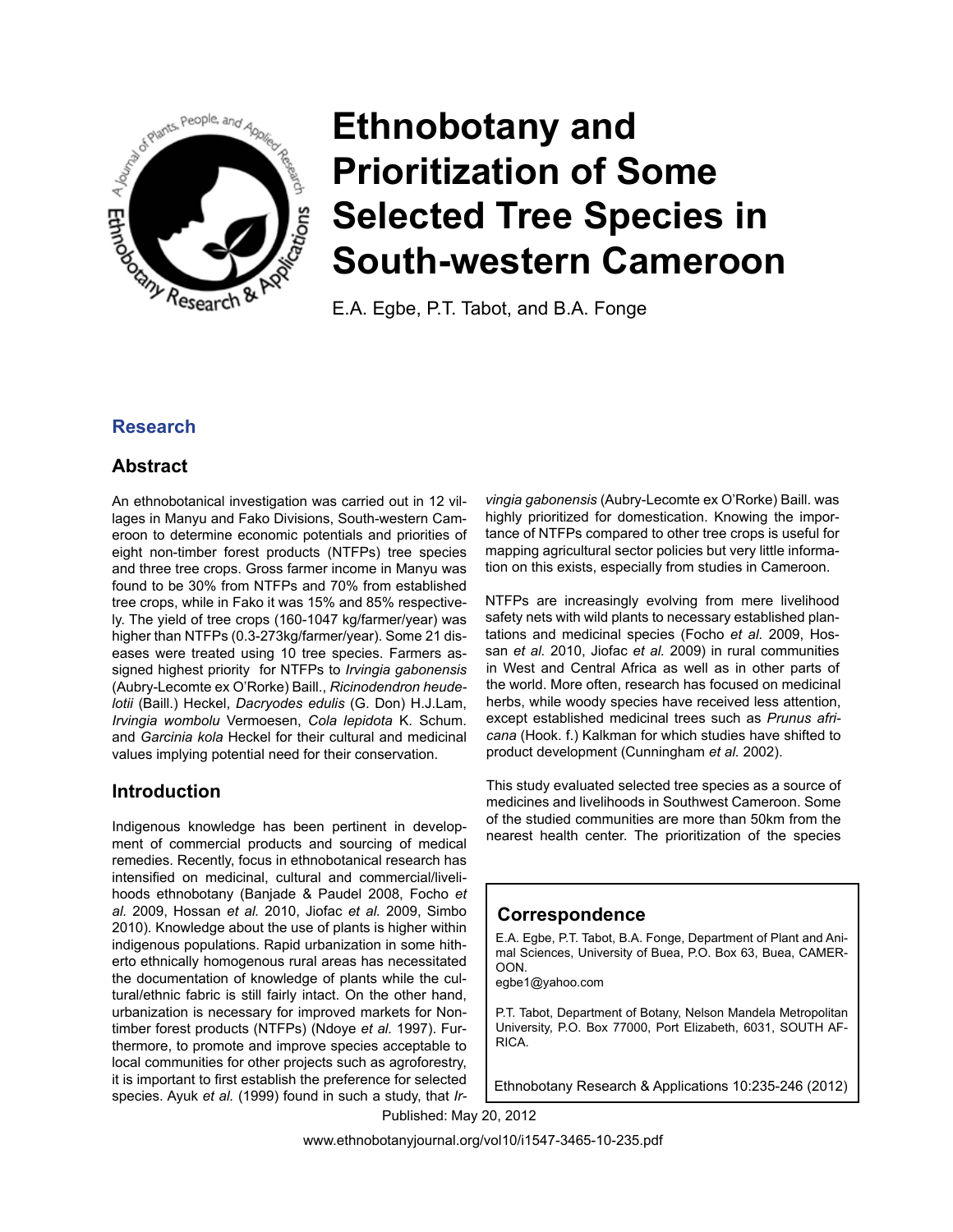based on both farmers' preferences and farm-gate prices could be used for integration of NTFPs into farming systems to improve on the farmer's yearly income. It further compared the NTFPs with established tree crops; cocoa (*Theobroma cacao* L.), sweet orange (*Citrus sinensis* L. Osbeck) and oil palm (*Elaeis guineensis* Jacq.) with respect to yield and income generation. Specifically, woody NTFPs were targeted as they are likely candidates for agroforestry establishment. It was hypothesized that although established agricultural crops like cocoa, sweet orange and oil palms are the main cash crops in the region, the woody NTFPs could contribute immensely in terms of income-generation, rural community health care, and socio-cultural rites. Therefore these NTFPs may be indispensable to the farmers' livelihoods.

## **Materials and methods**

#### *Study site*

The study was carried out in Manyu and Fako Divisions of Southwest Cameroon (Figure 1). These Divisions differ in the level of urbanization, with Manyu Division still generally more rural and indigenous, while Fako Division is more urbanized and cosmopolitan. Manyu Division is between 5°10´33″ N and 4°43´25″ N latitudes and 10°9´48″ E and 10°2´38″ E longitudes. It has a surface area of 945,720.6 ha, and is a low plateau with undulating topography that ranges in altitude from 135 to 1000 m (Nkwatoh 2000). Fako Division lies in the coastal region between 4°28´30″N and 3°54´26″N latitudes, and 8°57´10″E and 9°30´49″ E longitudes. The land area is approximately 203,071.27 ha. It is mountainous, with the highest point at the summit of Mount Cameroon measuring about 4100 m (Suh *et al.* 2003).

The main economic activity of the people in the study sites is subsistence agriculture with emergent smallholder plantation schemes. Seven villages spread across three Sub-Divisions were selected for study in Manyu Division (Bakebe, Bachuo-Akagbe, Etoko, Okoyong, Bachuo-Ntai, Kembong & Ossing). Five villages were chosen for the study in Fako Division, spread across two Sub-Divisions (Ikata, Malende, Ekona, Bolifamba & Muea). The selection of study sites was based on population, farming practices, and accessibility. The villages represented replicates within the two main sites.

#### *Ethnobotanical survey*

The study commenced with an initial reconnaissance survey to identify potential study species and the target human population. Mixed methods were used in sampling. Purposive sampling techniques were used to select resident farmers with low to high produce output, and convenience sampling for the selection of study villages and the final respondents (Teddlie & Yu 2007). A total of 12

villages were selected; seven villages from Manyu Division and five from Fako Division. Subsequently, a participatory rural appraisal (PRA) method (Chambers 1994) was used to administer an average of 30 semi-structured questionnaires in each of the study villages, making a total of 360 questionnaires. This PRA method comprised direct administration of the questionnaires, and discussions with respondents. Each questionnaire contained 120 subquestions. In order to appropriately compare exploitation trends with other studies, demographic information including age groups, gender, academic level and marital status of respondents were obtained. The ethnomedicinal, food, agroforestry and other uses of the target woody NTFP species and established tree crops as well as their associated socio-economic data were evaluated. Concurrently, field evaluations were carried out to identify and match the species on-site to those in the inventory (Focho *et al.* 2010). Voucher specimens of the species were collected in triplicate, identified and crosschecked at the Limbe Botanical Garden Herbarium (SCA), treated and labelled. These were deposited at SCA and the University of Buea teaching herbarium. Only specific NTFP species identified during the initial reconnaissance survey were studied, and the respondents were strictly resident farmers. Of the 360 questionnaires administered, 304 were retained following elimination of incomplete and inconsistent responses, giving a response rate of 84%.

For the economic evaluation, the yield of the different species for both the on and off-seasons were registered per respondent and the farm gate prices recorded per kilogram of produce for species such as *T. cacao*. Other species such as *Irvingia* species, *Ricinodendron heudelotii* (Baill.) Heckel, and *Garcinia kola* Heckel are marketed in buckets and basins of known volume and the price per bucket/basin was recorded. The weight of the produce in these containers was measured and the price per kilogram was estimated. Farm gate prices were used because they represent the true value of the produce to the farmers. Ethnomedicinal information generated included the traditional names of the plants, illness treated and method of preparation/application. In describing how the ethnomedicines are prepared and administered the descriptions of the respondents were used, which give a clearer picture of the indigenous protocols.

The respondents were further asked to prioritize the species, first on the basis of farm gate prices of produce, and then on the basis of preference by ranking five of the woody NTFPs they would willingly cultivate/domesticate given the means, on a positive scale of 1 to 5. The first species was given a score of 5, and the least, a score of 1. At the end, the scores were pooled per species.

#### *Data analysis*

Data were tested for normality using the Kolmogorov-Smirnov test for normality. Data were found to be non-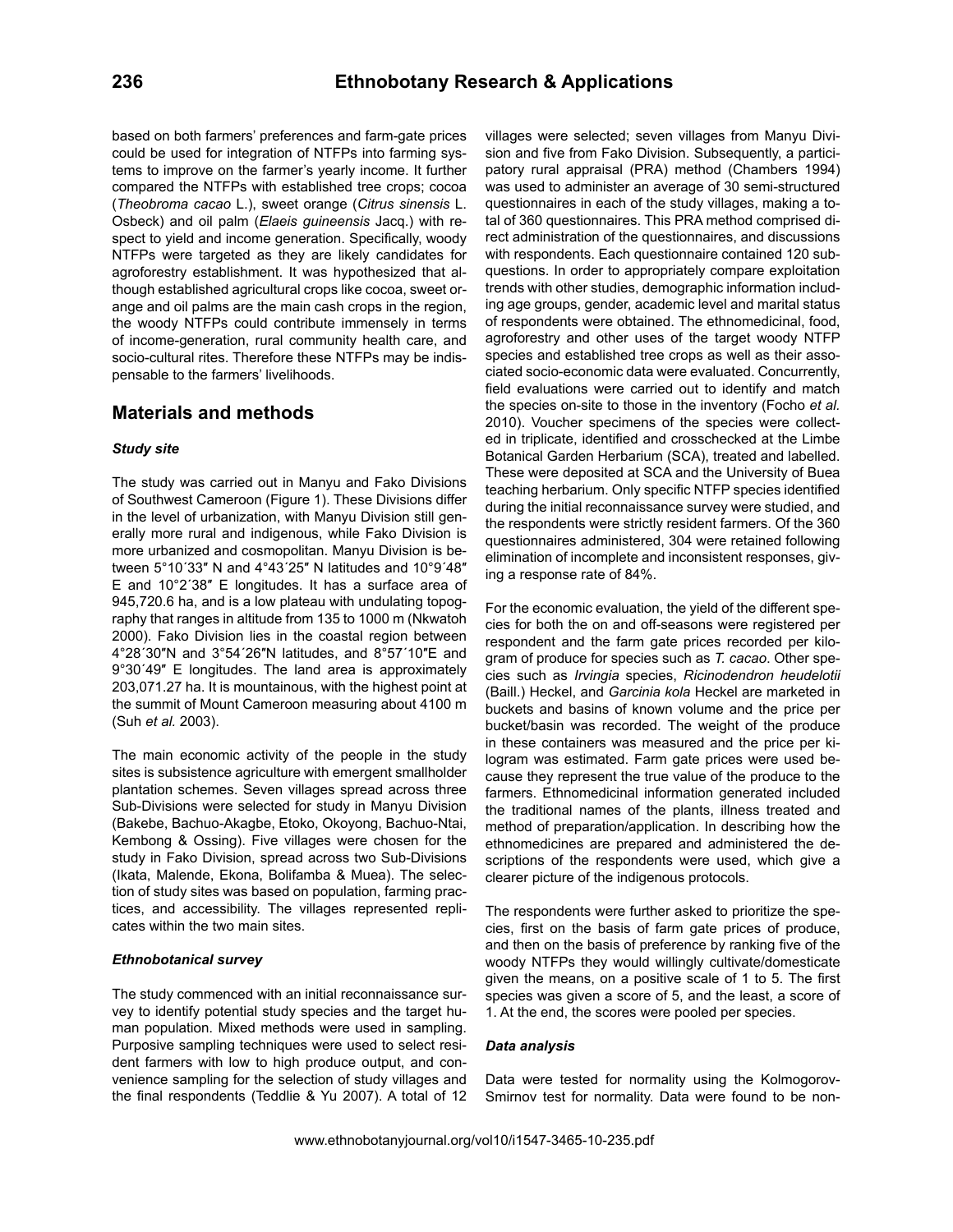

#### **Egbe** *et al***. - Ethnobotany and Prioritisation of Some Selected Tree Species**  1d **in Southwest Cameroon 237**

www.ethnobotanyjournal.org/vol10/i1547-3465-10-235.pdf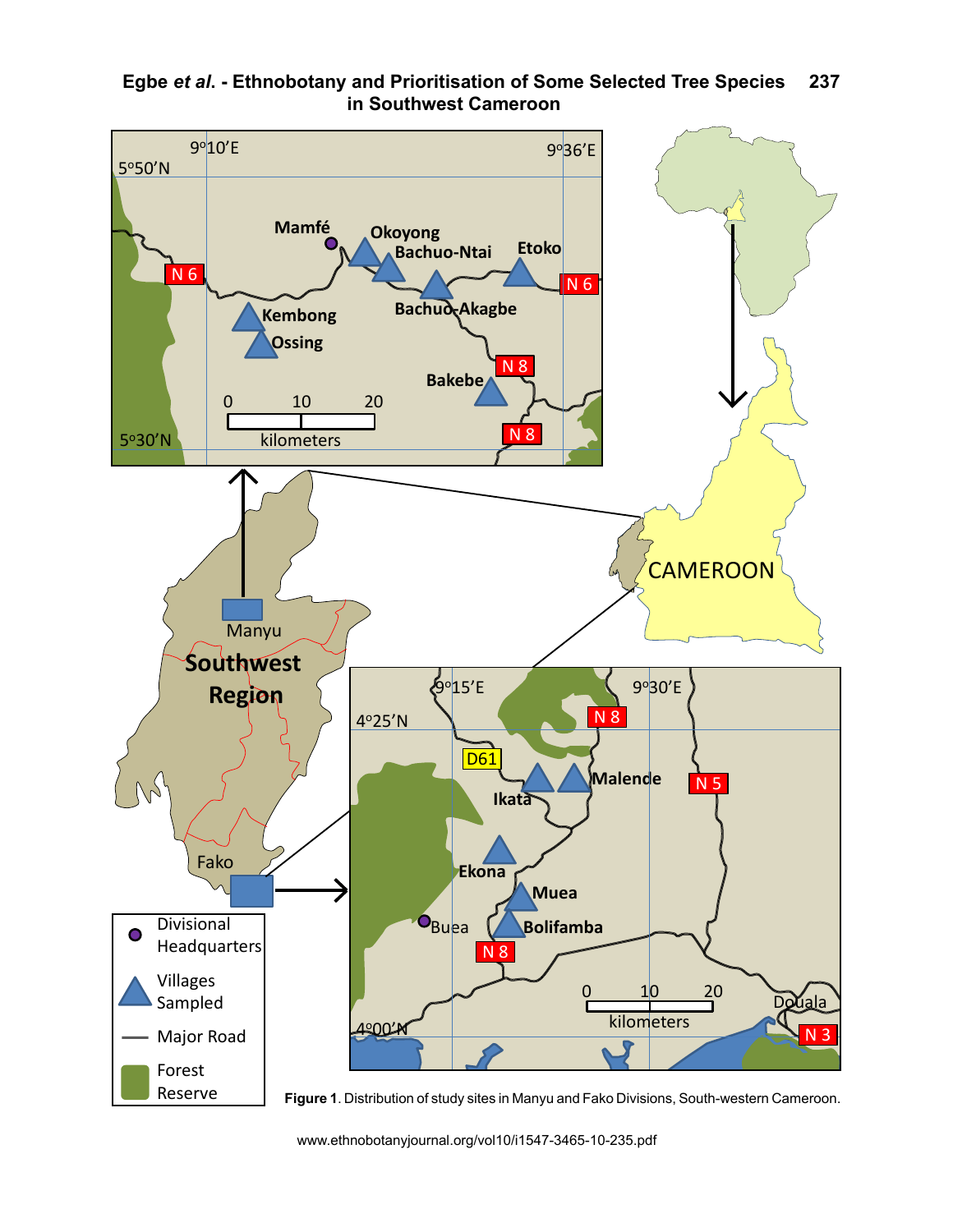parametric at all acceptable α levels (0.01 and 0.05). Descriptive statistical analyses (means and standard errors) were subsequently conducted on the data to test for significant differences within sites. These analyses were carried out using the MINITAB Version 15 statistical package (Minitab 2007).

Data on medicinal uses of the different species was presented in tables, and Microsoft Excel 2007 (Excell 2007) was used to produce a composite plot of the prioritization of the species based on farm gate prices and farmers' qualitative preferences. In all analyses each village was treated as a replicate within the main site (Division).

## **Results**

## *Study species*

Table 1 shows species identified as important to the population in several aspects during the initial reconnaissance survey. There were eight NTFPs and three tree crops. Nine of the species were indigenous while two were exotic tree crops.

## *Demographic assessment of the sample*

Demographic parameters of the farmers considered in this study, across the study sites included age, gender, education (literacy) levels, and marital status (Figure 2). The largest age group of respondents in Manyu Division was 45-60 years (26%) and in Fako Division, 25-35 years (30%). More males than females served as respondents in the two Divisions.

64% of the respondents in Manyu and 59.1% in Fako had at least the first school-leaving certificate. This is the basic academic qualification in the country which means that they can at least read and write. In both sites, there were significantly more married than single respondents (Figure 2).

#### *Agroforestry and level of domestication of study species across sites*

Figure 3 shows the level of dependence on planted domesticated species versus those found in forests. In Manyu Division, most farmers (96%) harvest *I. gabonensis* from their farms while *Trichoscypha abut* Engl. & V. Brehm is the species least used as a domesticate (16.8%). In Fako Division, the NTFP most domesticated is *Dacryodes edulis* (G. Don) H.J.Lam (77.3%) while *T. abut* and *Afrostyrax lepidophyllus* Mildbr. both occurred least in farms (4.3%). In the rural site (Manyu Division) there was a greater level of dependence on forests for produce; at the same time there were more planted farms of NTFP species than in the urban site (Fako Division) (Figure 3).

## *Economic evaluation and livelihood potential of the different species*

Table 2 shows the mean annual yield and income per farmer for both study sites. Cocoa had the highest yield in both Manyu (959kg/farmer/year) and Fako (1047kg/ farmer/year) Divisions. In Manyu cocoa yields were higher than all other species but in Fako, cocoa along with oil palm (856 kg/year) and sweet orange (694 kg/year) yields were significantly higher than those of all the other species.

## *Ethnomedicinal uses of study species*

Most of the tree species studied had medicinal and cultural uses that complement their economic value. Some of the illnesses for which some of these species are used

**Table 1**. Species identified as important to populations in South-western Cameroon. Species status: Indigenous (I), Exotic (E).

| <b>Scientific name</b>                                   | <b>Family</b>      | <b>Common name</b>         | Category      | <b>Status</b> |  |
|----------------------------------------------------------|--------------------|----------------------------|---------------|---------------|--|
| Citrus sinensis (L.) Osbeck                              | Rutaceae           | Sweet orange               | Tree crop     | Е             |  |
| Dacryodes edulis (G. Don) H.J.Lam                        | <b>Burseraceae</b> | Plum                       | NTFPs species |               |  |
| Elaeis guineensis Jacq.                                  | Arecaceae          | Oil palm                   | Tree crop     |               |  |
| Theobroma cacao L.                                       | Malvaceae          | Cocoa                      | Tree crop     | E             |  |
| Garcinia kola Heckel                                     | Clusiaceae         | Bitter cola                | NTFPs species |               |  |
| Irvingia gabonensis (Aubry-Lecomte ex O'Rorke)<br>Baill. | Irvingiaceae       | Rainy season<br>bush mango | NTFP species  |               |  |
| Irvingia wombolu Vermoesen                               | Irvingiaceae       | Dry season<br>bush mango   | NTFPs species |               |  |
| Ricinodendron heudelotii (Baill.) Heckel                 | Euphorbiaceae      | <b>Njangsa</b>             | NTFPs species |               |  |
| Afrostyrax lepidophyllus Mildbr.                         | Huaceae            | Country onions             | NTFPs species |               |  |
| Trichoscypha abut Engl. & V. Brehm                       | Anacardiaceae      | Okoyong fruit              | NTFPs species |               |  |
| Cola lepidota K. Schum.                                  | Malvaceae          | Monkey cola                | NTFPs species |               |  |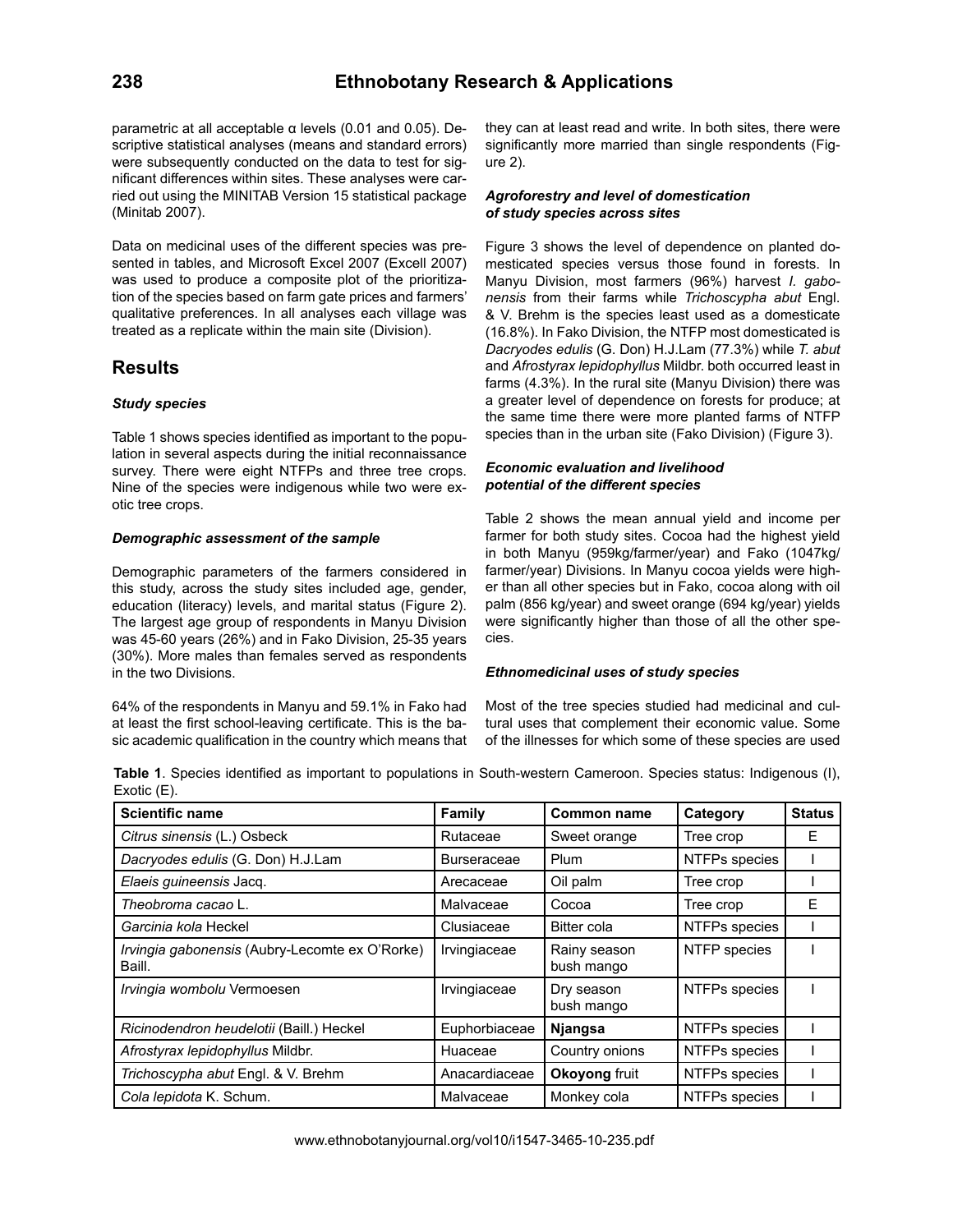

**Egbe** *et al***. - Ethnobotany and Prioritisation of Some Selected Tree Species in Southwest Cameroon 239**

**Figure 2**. Demographic analysis of the target respondents in Manyu and Fako Divisions, Southwest Cameroon (bars =<br>atandard arrara): A) Ase distribution: **P**) Candar distribution: C) Marital atatua: and **D**) Education lave standard errors): **A**) Age distribution; **B**) Gender distribution; **C**) Marital status; and **D**) Education level.

www.ethnobotanyjournal.org/vol10/i1547-3465-10-235.pdf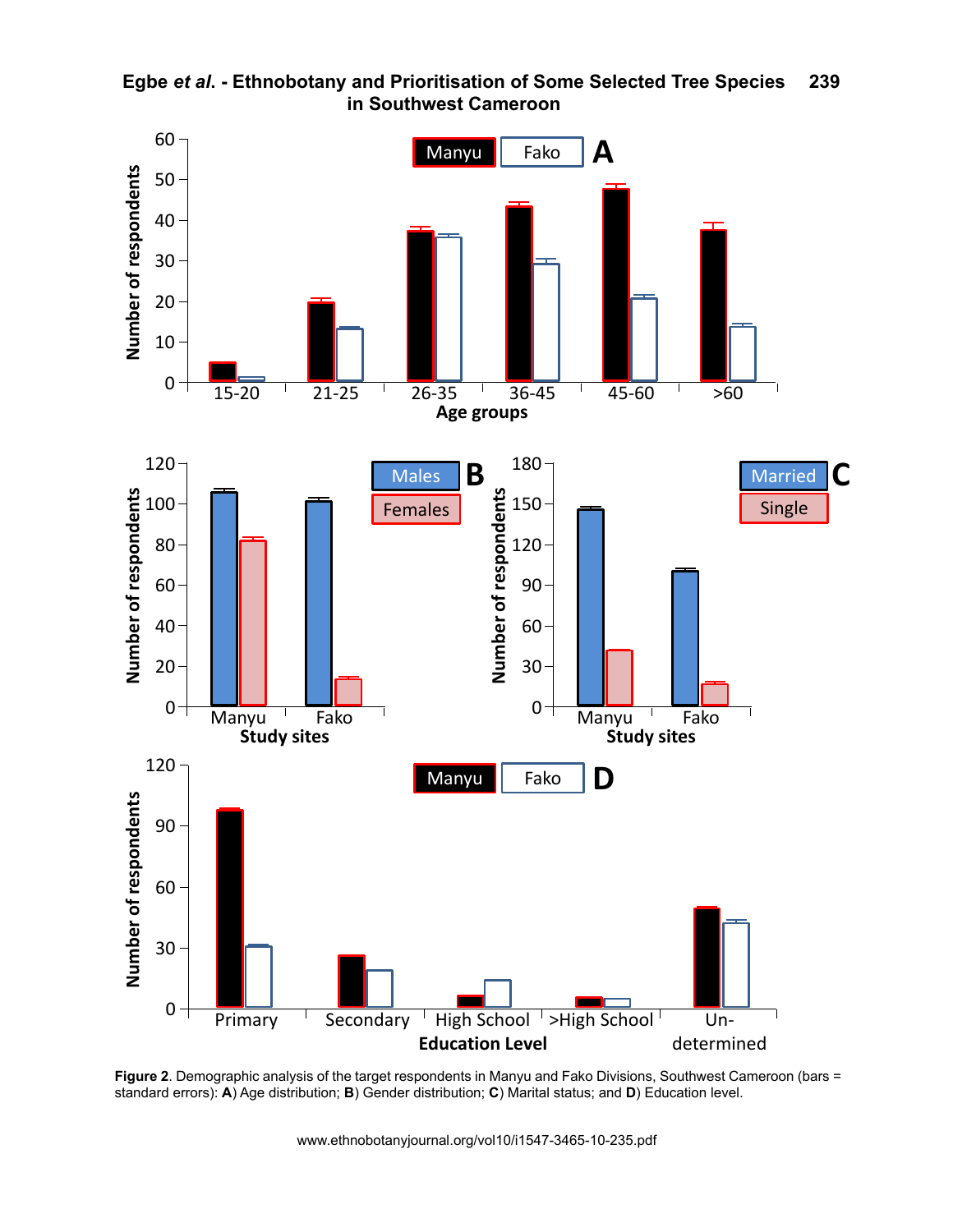

**Figure 3**. Level of domestication, as measured through community dependence on exploitation of forests and planted farms, for produce in Manyu (n=184) and Fako (n=115) Divisions, South-western Cameroon.

**Table 2**. Mean annual yield and income per farmer in two study sites in Southwestern Cameroon. Yield and income values presented as mean ± SE. Means with the same superscipt letter are not significantly different. †Extreme values excluded from analysis.

| <b>Species</b>                                           | <b>Manyu Division (n=188)</b> |                           | Fako Division (n=116)         |                               |  |
|----------------------------------------------------------|-------------------------------|---------------------------|-------------------------------|-------------------------------|--|
|                                                          | Yield (Kg/year)               | Income (USD)              | Yield (Kg/year)               | Income (USD)                  |  |
| Irvingia gabonensis (Aubry-Lecomte<br>ex O'Rorke) Baill. | 86.37±7.82 <sup>a</sup>       | 189.36±17.15 <sup>a</sup> | $40 \pm 15^a$                 | 87.65±32.89ª                  |  |
| Afrostyrax lepidophyllus Mildbr.                         | $11.61 \pm 2.95^{\circ}$      | 74.22±14.47 <sup>b</sup>  | $0.3^+$                       | $1.77^{+}$                    |  |
| Cola lepidota K. Schum.                                  | 40.1 $\pm$ 24.5 $\degree$     | 53.79±28.65 <sup>b</sup>  | $28.1 \pm 17.9^{\circ}$       | 53.83±11.95 <sup>a</sup>      |  |
| Irvingia wombolu Vermoesen                               | $24.51 \pm 7.27$ °            | 188±46.83ª                | $0.3^{\dagger}$               | $1.75^{+}$                    |  |
| Elaeis quineensis Jacq.                                  | $160.9 \pm 40^{\circ}$        | 141.1±35.08 <sup>a</sup>  | $856 \pm 554$ °               | 750.79±485.98 <sup>b</sup>    |  |
| Citrus sinensis (L.) Osbeck                              | $591 \pm 133$ <sup>e</sup>    | 155.59±34.87 <sup>a</sup> | $694 \pm 159$ <sup>c</sup>    | 182.62±41.82 <sup>c</sup>     |  |
| Garcinia kola Heckel                                     | $12.47 \pm 3.52$ <sup>b</sup> | 47.85±11.04 <sup>b</sup>  | $36.28 \pm 7.19^a$            | 119.32±23.63 <sup>c</sup>     |  |
| Ricinodendron heudelotii (Baill.) Heckel                 | $6.099 \pm 0.92$ <sup>f</sup> | 33.43±5.03 <sup>b</sup>   | $0.891 \pm 0.78$ <sup>d</sup> | $12.21 \pm 9.72$ <sup>d</sup> |  |
| Dacryodes edulis (G. Don) H.J.Lam                        | $27.38 \pm 7.2$ °             | $24.51 \pm 5.05^{\circ}$  | $273.3 \pm 73.9^{\circ}$      | 209.69±56.73°                 |  |
| Theobroma cacao L.                                       | $959 \pm 443$ <sup>e</sup>    | 1050.76±485.16°           | $1047 \pm 298$ <sup>c</sup>   | 1607.19±456.68 <sup>b</sup>   |  |
| Trichoscypha abut Engl. & V. Brehm                       | $6.78$ <sup>t</sup>           | $2.60^{+}$                | $6.6^{\dagger}$               | $2.19^{+}$                    |  |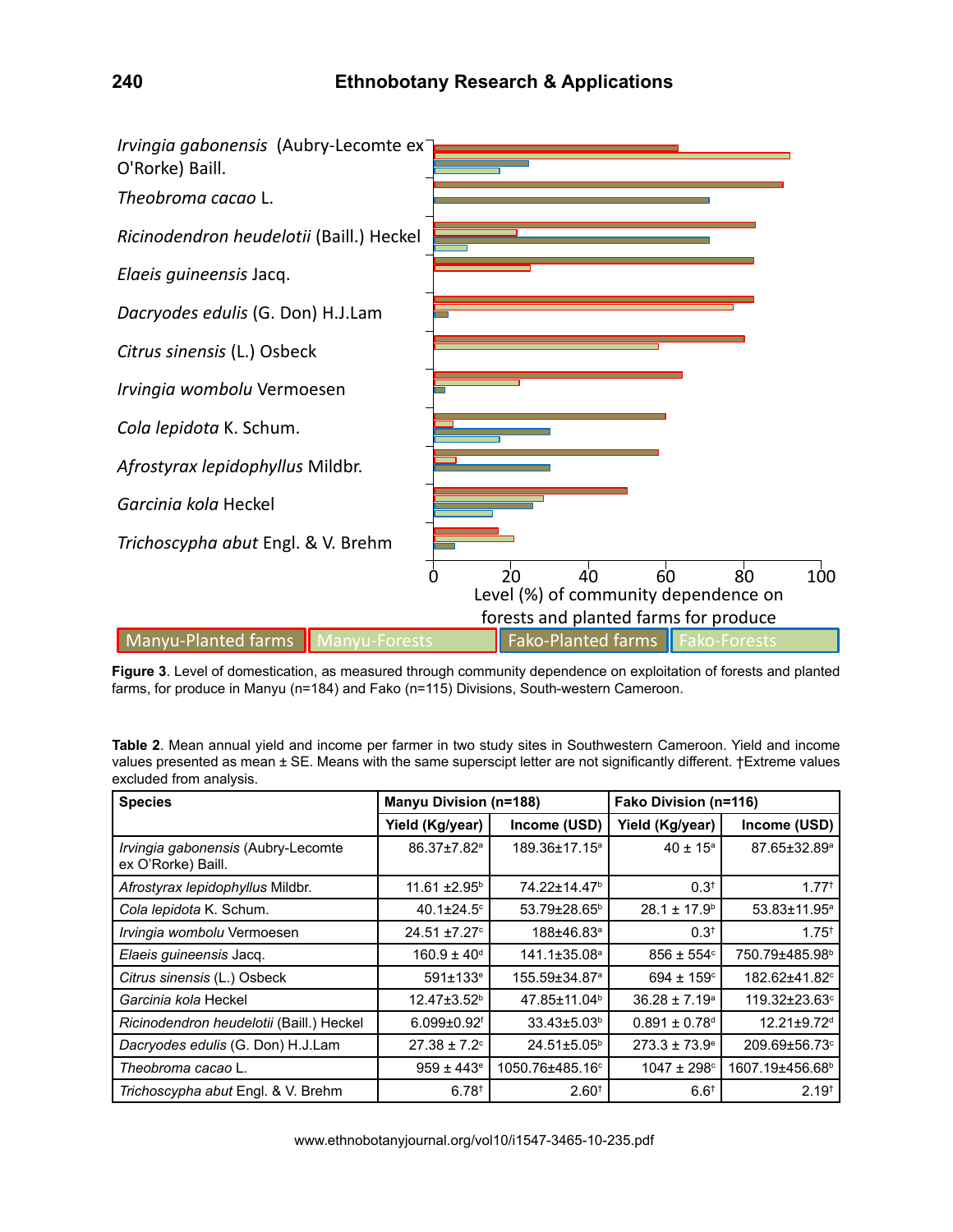#### **Egbe** *et al***. - Ethnobotany and Prioritisation of Some Selected Tree Species in Southwest Cameroon 241**

as remedies in the study sites include impotence, whooping cough, frontal headache, mumps, and gastric ulcers (Table 3). The plants are used in these cases either as the main treatment or as ingredients in composite recipes. For the first time, a cocktail treatment for impotency comprising the central portion of young oil palm stem, palm wine, bitter cola bark and roots is reported.

### *Species prioritization*

Results of species prioritization are presented in Figure 4, and illustrate that cocoa, sweet orange and oil palms were highly prioritized in spite of their low farm gate prices. With respect to the NTFPs, most of them scored higher than cocoa, sweet orange and oil palms on both indices used.

In Manyu Division, the order of preference of NTFPs only was *I. gabonensis*, *R. heudelotii*, *D. edulis*, *Irvingia wombolu* Vermoesen, and *Cola lepidota* K. Schum. respectively while in Fako Division, it was *D. edulis*, *C. lepidota*, *G. cola*, *I. gabonensis*, and *R. heudelotii* respectively.

**Table 3**. Uses of the plants for ethnomedicine, food and cultural activities in the study sites in Manyu and Fako Divisions, South-western Cameroon.

| <b>Scientific</b><br><b>Names</b>       | <b>Plant part</b><br>used                                                                                                            | <b>Diseases</b><br>treated                                  | <b>Preparation and administration</b>                                                                                                                                               | <b>Food and cultural uses</b>                                                                                                                 |  |
|-----------------------------------------|--------------------------------------------------------------------------------------------------------------------------------------|-------------------------------------------------------------|-------------------------------------------------------------------------------------------------------------------------------------------------------------------------------------|-----------------------------------------------------------------------------------------------------------------------------------------------|--|
| Afrostyrax<br>lepidophyllus<br>Mildbr.  | <b>Bark</b>                                                                                                                          | Side pain                                                   | Decoction used as an enema.                                                                                                                                                         | The seeds, leaves and                                                                                                                         |  |
|                                         | Endocarp                                                                                                                             | Asthma<br>Concoction of endocarp with Ocimum<br>canum Sims. |                                                                                                                                                                                     | bark are an important<br>spice in most recipes.                                                                                               |  |
|                                         | Seeds                                                                                                                                | Abscess                                                     | Paste is rubbed into incisions on the<br>abscess.                                                                                                                                   |                                                                                                                                               |  |
|                                         |                                                                                                                                      | Appetite loss                                               | Paste is mixed with water and used as<br>a tonic.                                                                                                                                   |                                                                                                                                               |  |
|                                         |                                                                                                                                      | Frontal<br>headache                                         | Seeds are roasted, and its paste rubbed<br>into incisions made with a razor blade on<br>the forehead.                                                                               |                                                                                                                                               |  |
|                                         |                                                                                                                                      | Mumps                                                       | Paste is made from the<br>seeds and applied<br>on the mumps.                                                                                                                        |                                                                                                                                               |  |
|                                         |                                                                                                                                      | Spleen<br>disorders                                         | Decoction of paste in warm water and<br>solution used as enema, 3 litres every 2<br>days until symptoms disappear.                                                                  |                                                                                                                                               |  |
|                                         | Seeds & /<br>Decoction of seeds and/ or bark. Used as<br>Navel pain<br>enema every other day until symptoms<br>or bark<br>disappear. |                                                             |                                                                                                                                                                                     |                                                                                                                                               |  |
| Citrus sinensis<br>(L.) Osbeck          | Leaves                                                                                                                               | Malaria, Yellow<br>fever, fevers                            | Steam bath of leaf concoction of citrus,<br>pawpaw and mango.                                                                                                                       | The fruits are eaten<br>as a snack.                                                                                                           |  |
| Cola lepidota<br>K. Schum.              | Bark,<br>Leaves                                                                                                                      | Cough,<br>Whooping<br>cough                                 | a) Decoction used as enema. 1&1/2<br>litres repeated every 2 days. b) Infusion<br>from fresh leaves used as enema.                                                                  | Fruits are eaten as a<br>snack, and are used<br>to starve off hunger                                                                          |  |
|                                         | <b>Bark</b>                                                                                                                          | Inactivity in<br>infants                                    | Decoction used as enema, every<br>other day till symptoms disappear.                                                                                                                | during other intensive<br>farming season and                                                                                                  |  |
|                                         |                                                                                                                                      | Malaria                                                     | Decoction used as enema, every<br>other day till symptoms disappear.                                                                                                                | harvesting/gathering<br>activities that require<br>long hours in the<br>forests.                                                              |  |
|                                         | Cotyledons                                                                                                                           | Skin fungi                                                  | Paste is applied topically.                                                                                                                                                         |                                                                                                                                               |  |
| Dacryodes<br>edulis (G.<br>Don) H.J.Lam | Wood                                                                                                                                 | Eye disorders                                               | Suspension is made from wood charcoal<br>and dropped into affected eyes.<br>The wax is used as an<br>accelerant, and also<br>to 'activate' other traditional charms and<br>amulets. | Fruits are eaten as a<br>snack, and as a main<br>accompaniment with<br>staples like cassava/<br>plantains and for others<br>it is a delicacy. |  |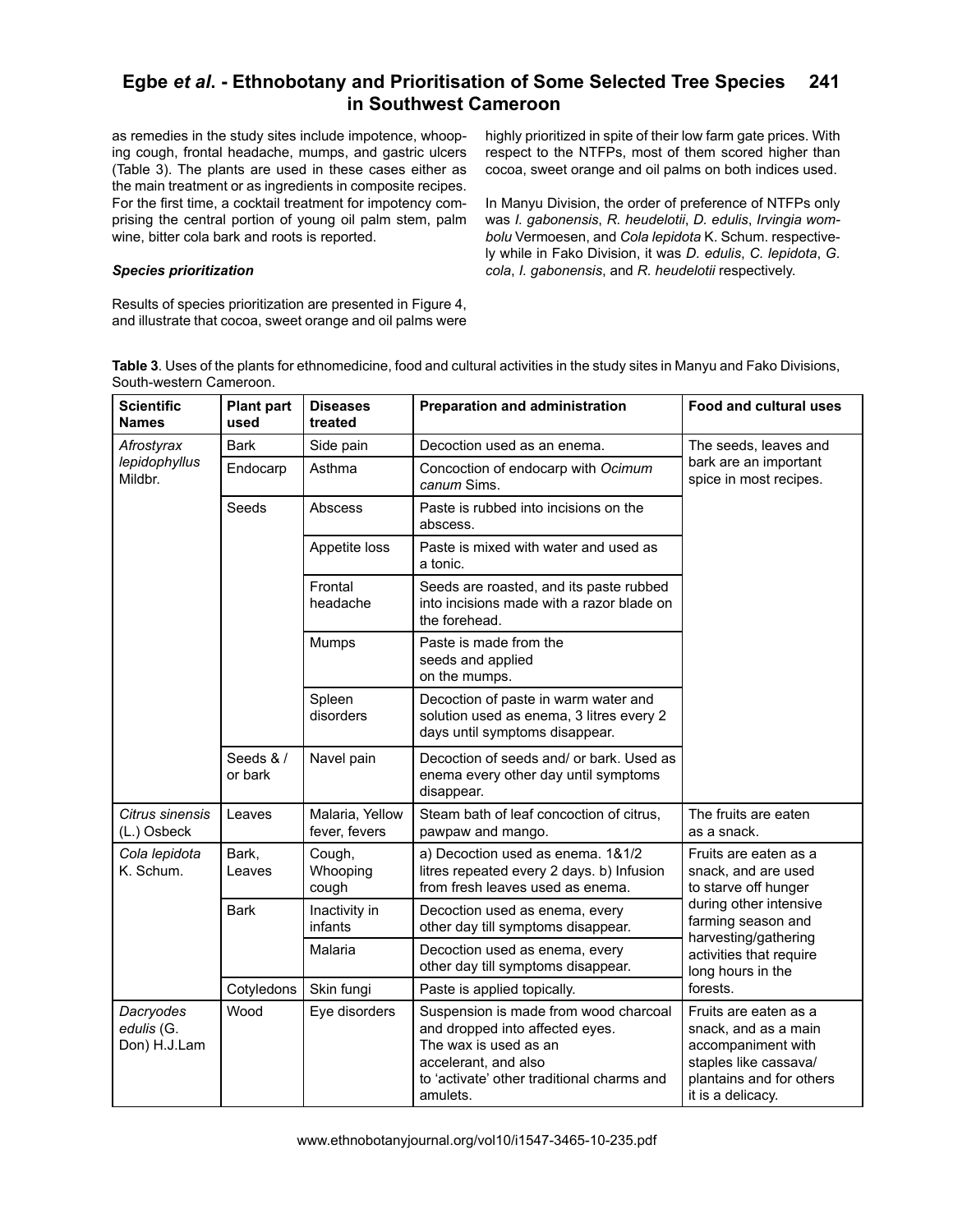| <b>Scientific</b><br><b>Names</b>                                      | <b>Plant part</b><br>used                                                           | <b>Diseases</b><br>treated | <b>Preparation and administration</b>                                                                                                                                                                                                                             | Food and cultural uses                                                                                                                                                                                                                                                                                                                             |  |
|------------------------------------------------------------------------|-------------------------------------------------------------------------------------|----------------------------|-------------------------------------------------------------------------------------------------------------------------------------------------------------------------------------------------------------------------------------------------------------------|----------------------------------------------------------------------------------------------------------------------------------------------------------------------------------------------------------------------------------------------------------------------------------------------------------------------------------------------------|--|
| Elaeis<br>guineensis<br>Jacq.                                          | Whole<br>juvenile<br>plant                                                          | Inactivity in<br>infants   | Decoction is made from<br>macerated young<br>palm and used as an<br>enema every 2 days<br>for 2 weeks. Palm kernel oil is important<br>in most traditional remedies.                                                                                              | Sap is tapped for<br>palm wine, which in<br>some cases is further<br>distilled into Afofo.<br>The nuts produce oil.<br>Burning of the kernel<br>is thought to weaken<br>opposing charms and<br>scare evil spirits<br>and ghosts.<br>Young fronds are<br>used in various<br>traditional ceremonies<br>and dances, as well as<br>in marking a hearse |  |
| E. guineensis<br>& Garcinia<br>kola Heckel                             | Young<br>stem and<br>sap from<br>oil palm,<br>bark and<br>roots from<br>bitter cola | Impotency                  | Concoction of the central part of the<br>corm is scooped out, and it is mixed with<br>the paste of the bark and roots of bitter<br>cola. Fresh palm wine is added, strained<br>and taken as a tonic at the rate of two<br>glasses daily until symptoms disappear. |                                                                                                                                                                                                                                                                                                                                                    |  |
| G. kola                                                                | <b>Bark</b>                                                                         | Spleen<br>disorders        | Decoction used as an enema.                                                                                                                                                                                                                                       | Seeds are used during<br>libation in marriage,                                                                                                                                                                                                                                                                                                     |  |
|                                                                        | Seeds                                                                               | Constipation               | Seeds are chewed whenever symptoms<br>develop, until the constipation subsides.                                                                                                                                                                                   | childbirth and naming<br>ceremonies, Seeds<br>use as compliment with                                                                                                                                                                                                                                                                               |  |
|                                                                        |                                                                                     | Cough                      | Seeds are chewed whenever symptoms<br>develop, until the cough subsides.                                                                                                                                                                                          | groundnut paste. It is<br>also an aphrodisiac.                                                                                                                                                                                                                                                                                                     |  |
|                                                                        |                                                                                     | Gastric ulcers             | Seeds (nuts) are chewed whenever<br>pains develop, until symptoms disappear.                                                                                                                                                                                      |                                                                                                                                                                                                                                                                                                                                                    |  |
| Irvingia<br>gabonensis<br>(Aubry-<br>Lecomte ex<br>RO'Rorke)<br>Baill. | <b>Bark</b>                                                                         | Yellow fever               | Decoction used as an enema.                                                                                                                                                                                                                                       | Cotyledons are used                                                                                                                                                                                                                                                                                                                                |  |
|                                                                        | Endocarp                                                                            | Frontal<br>headache        | Decoction of endocarp ground into<br>paste and rubbed into incisions on the<br>forehead whenever symptoms develop.                                                                                                                                                | as a soup thickener<br>and a rare traditional<br>cake. Dry shells are<br>used as fuel wood in                                                                                                                                                                                                                                                      |  |
|                                                                        | Roots &<br>leaves                                                                   | Malaria                    | Decoction of leaves and roots is<br>boiled and used as an enema.                                                                                                                                                                                                  | the rainy season when<br>wood is mostly soggy.                                                                                                                                                                                                                                                                                                     |  |
| Ricinodendron                                                          | <b>Bark</b>                                                                         | Anaemia                    | Decoction is taken orally as a blood tonic                                                                                                                                                                                                                        | The seeds are an                                                                                                                                                                                                                                                                                                                                   |  |
| heudelotii<br>(Baill.) Heckel                                          |                                                                                     | Body pains                 | Bark is boiled and used as enema                                                                                                                                                                                                                                  | indispensable spice<br>in most traditional and                                                                                                                                                                                                                                                                                                     |  |
|                                                                        | Seeds                                                                               | Abscess                    | Seeds are boiled, and its paste rubbed<br>into incisions on the abscess                                                                                                                                                                                           | national recipes. The<br>traditional plantain dish<br>of the Banyang people,<br>as well as most fish- and<br>meat-based soups must be<br>prepared with a generous<br>quantity of these seeds, to<br>be of acceptable quality.                                                                                                                      |  |
| Theobroma<br>cacao L.                                                  | $\overline{a}$                                                                      |                            |                                                                                                                                                                                                                                                                   | Mucilage from pod is used<br>in gin production. Empty<br>pods are burn and ash use<br>as fertilizer and in local<br>soap production. The fruits<br>are eaten as a snack in<br>both rural and urban areas.                                                                                                                                          |  |
| Trichoscypha<br>abut Engl. &<br>V. Brehm                               | Fruits                                                                              | Anemia                     | Fruits are eaten as a blood tonic.                                                                                                                                                                                                                                | Fruits eaten as<br>snacks.                                                                                                                                                                                                                                                                                                                         |  |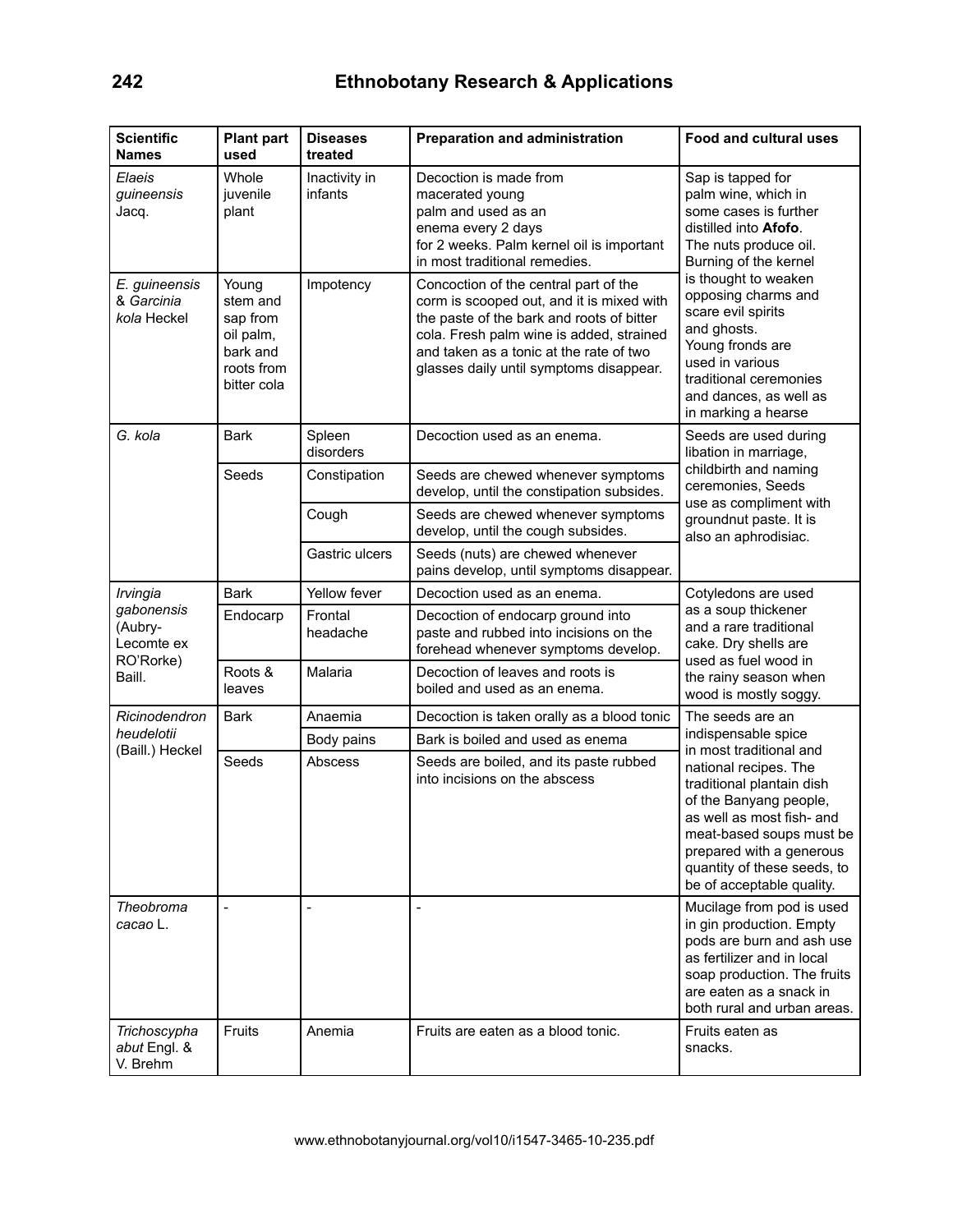#### **Egbe** *et al***. - Ethnobotany and Prioritisation of Some Selected Tree Species in Southwest Cameroon 243**



**Figure 4**. Species prioritization based on farm gate prices and farmers' qualitative preferences in Manyu and Fako Divisions, South-western Cameroon. 1US\$ ≈ 456.1FCFA. Bars are standard errors.

## **Discussion**

#### *Demographic assessment of the sample*

Demographic dynamics in the exploitation of NTFPs are important in establishing user trends in this socio-economic activity. Age is especially important in rural communities across West and Central Africa where it defines roles within the family. In the current study, the majority of the farmers were less than 60 years old. These results are consistent with that of Blay (2004) who found that chewing stick exploiters in Ghana were aged 30 to 39 years, and Defo (2004) who reported 85% of rattan exploiters in Yaoundé, Cameroon, were aged between 16 and 40 years. Exploitation of NTFPs was previously carried out by women but men have intensified NTFPs exploitation in order to ameliorate their incomes due to increasing cost of living and the increasing income-generating potential of NTFPs. These results are contrary to those of several authors (Nkem *et al.* 2010, Ndoye *et al.* 1997, Sunderland *et al.* 2004) who found that exploitation of NTFPs is a female dominated activity. On the other hand women are

the sales agents as they generally have better knowledge of the market and negotiation skills. With men dominating in NTFPs exploitation women have carved a new niche in NTFPs marketing and purchasing directly from the farmers' homes, and are consequently more visible in the markets. This explains why 'Market-targeted' studies (Nkem *et al.* 2010, Ndoye *et al.* 1997, Sunderland *et al.* 2004) would arrive at contrary findings.

## *Agroforestry and levels of domestication*

Besides the established cash crops, NTFPs are already being integrated into farming systems, with a higher diversity in Manyu Division where they play an increasingly important role in agro-economic activities. This integration is as a result of both auto-domestication (the process in which volunteer species are allowed to grow on farms during or following forest clearance without active farmer input in their initial establishment) and cultivated plantations (the purposeful planting and maintenance of NTFPs as the main crop in plantations). This would improve the resource base and consequently rural livelihoods enhance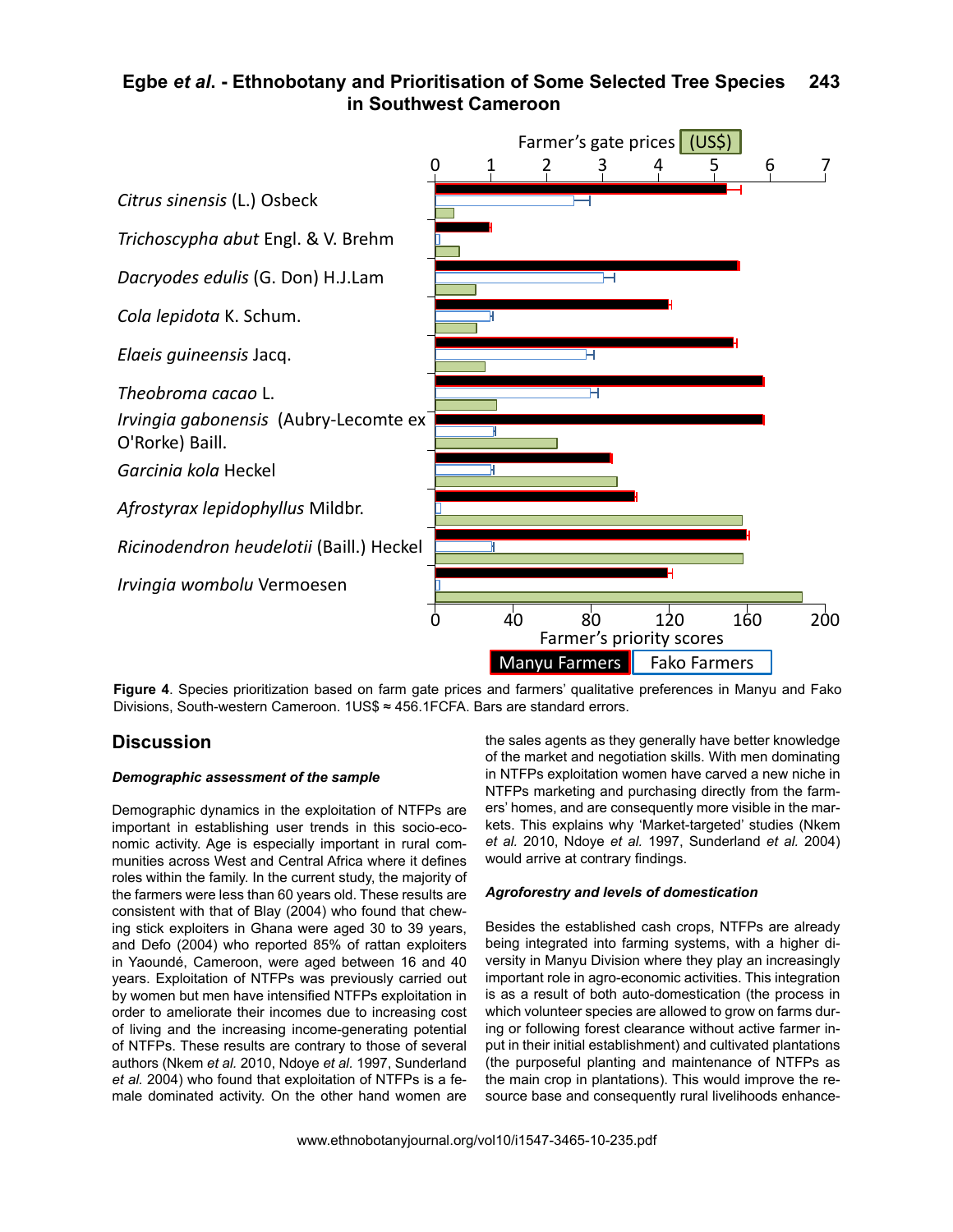ment. Increased domestication would thus be significantly beneficial to these communities. These results are consistent with those of Van Dijk & Wiersum (1999) who suggested that enhanced forest-based livelihoods could be fulfilled by optimizing NTFP production in agroforest systems. Leakey & Simons (1998) had earlier stressed the importance of domestication of 'Cinderella species' on both livelihoods and the environment.

#### *Economic evaluation and livelihood potential of the different species*

The established tree crops are the main cash crops in the region but are expensive to maintain and this may greatly reduce their profitability. Cultivation of NTFPs on the other hand is currently considered as sub-agricultural and seasonal. Most of the NTFPs had negligible expenditure in their production and also have higher farm gate prices per kilogram than the established tree crops. The dominance of tree crops is as a result of higher production rates and well established markets (Ndoye *et al.* 1997, Ayuk *et al.* 1999) rather than higher economic potential. This is consistent with other findings on exploitation of NT-FPs by Defo (2004) who reported that rattan contributed an average of 137,500 Franc Communauté Financière Africaine (FCFA) (US\$302) to the income of households in Yaounde and its environs, as opposed to 87,000 FCFA (US\$191) from cocoa sales. The market value of NTFPs depends on both national and international demand (Banjade & Paudel 2008, Leakey & Simons 1998, Ndoye *et al.* 1997). Species with a larger and ready market are expected to have a higher market value. Of the NTFPs most prioritized, species of *Irvingia*, *D. edulis*, *R. heudelotii* (Awono *et al.* 2002) and *G. cola* have established markets both nationally and internationally.

#### *Ethnomedicinal uses of study species*

Ethnomedicines play a significant role in the lives of most rural communities. This is due to their relatively low cost compared to clinical treatments in addition to the cultural values and low-income levels of the majority of the population in rural areas of Cameroon. NTFPs have achieved dominance in primary health care in most developing nations of west and central Africa (Adewusi 2004, Awono *et al.* 2002, Hossan *et al.* 2010). The results of some species in this study are similar to those in other countries in which some clinical trials have been carried out in various phases (Akinloye *et al.* 2000, Olamide *et al.* 2007 on *G. kola*). Evidence of medicinal compounds and uses has also been reported for *D. edulis*, *E. guineensis*, *Irvingia* species and *R. heudelotii* (Fondoun *et al.* 1999, Okwu & Nnamdi 2008, Oyen 2007). However, treatment of impotency in folklore usually employs a single plant or plant part like *G. kola* seeds. It is reported for the first time, that the use of a cocktail comprising young *E. guineensis* stem and sap (palm wine), with *G. kola* bark and roots is being used in the treatment of impotency. (The palm wine probably serves as the solvent.)

#### *Species prioritization*

Farmers' priority species are consistent with findings by Franzel *et al.* (1996). The current study however made use of two factors to shed more light on the drivers of farmers' priorities. In both sites, farmers' scores did not entirely reflect the farm gate prices, and indicate that medicinal and socio-cultural uses of these species are equally important. Bulk-production of tree crops and with a wider market also explain why these species were scored higher in the qualitative preference index than those with higher farm gate prices.

# **Conclusion**

NTFPs contribute to primary health care and the income of a subsistence farming family. These species are part of livelihood safety nets as they are often in season when most of the main arable crops are off season. Farmers of this region may consider the following factors; medicinal, cultural uses, ease of establishment and income-generation potential in the selection of species for domestication which is an attribute for conservation of the species. For any potential pharmaceutical product development the target species are: *I. gabonensis*, *I. wombolu*, *R. heudelotii*, *D. edulis*, *A. lepidophyllus*, and *G. kola.* These species need to be conserved to reduce the pressure on forests within the communities.

# **Acknowledgement**

The authors thank all the respondents from the study sites for their consent and cooperation.

# **Literature Cited**

Adewusi, H.G. 2004. Potentials for development and conservation of *Dacryodes edulis* in the Sakpoba Forest Reserve, Edo State, in the Niger Delta area of Nigeria. Pp. 113-148 in *Forest Products, Livelihoods and Conservation. Case studies of non-timber forest product systems*. Volume 2. Edited by T. Sunderland & O. Ndoye. Center for International Forestry Research, Jakarta.

Akinloye, A.K, O.O. Igbarha, M.O. Olaniyi, O.O. Alaka & B.O. Oke. 2000. Preliminary investigation on the effects of bitter kola (*Garcinia kola*) extracts on rabbit testes and epididymes. *Tropical Veterinarian* 18:49-54.

Awono, A., L.A. Ngono, O. Ndoye, J. Tieguhong, A. Eyebe & T.M. Mahop. 2002. *Etude sur la Commercialization de quatre Produits Forestiers non Ligneux dans la Zone Forestiere Humide du Cameroun*: *Gnetum africanum*, *Ricinodendron heudelotii*, *Irvingia* spp., *Prunus Africana*. Food and Agriculture Organization Report, Rome.

Ayuk, E.T., B. Duguma, S. Franzel, J. Kengue, M. Mollet, T. Tiki-Manga & P. Zenken. 1999. Uses, management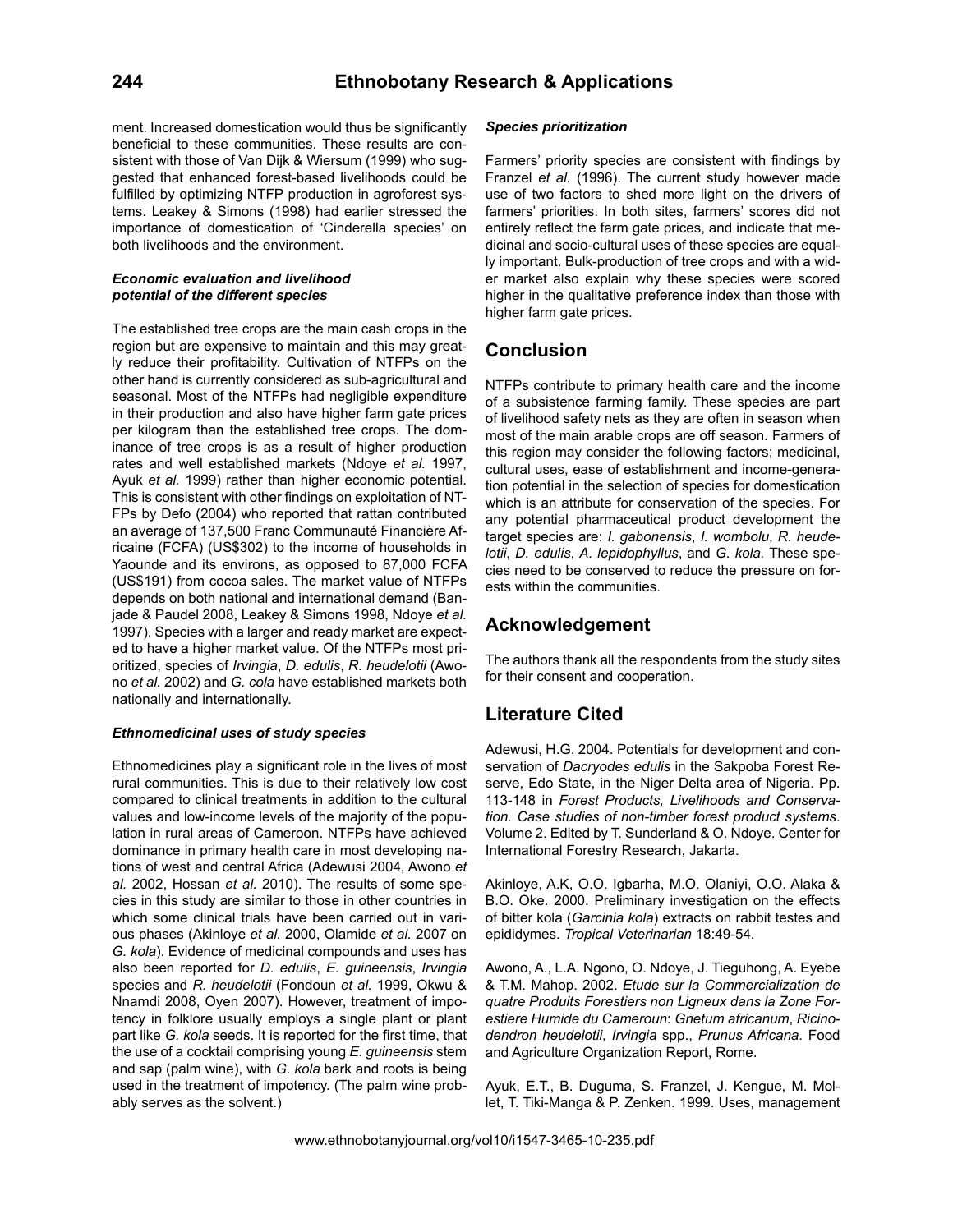#### **Egbe** *et al***. - Ethnobotany and Prioritisation of Some Selected Tree Species in Southwest Cameroon 245**

and economic potential of *Irvingia gabonensis* in the humid lowlands of Cameroon. *Forest Ecology and Management* 113:1-9.

Banjade, M. & N.S. Paudel. 2008. Economic potential of non-timber forest products in Nepal: Myth or reality? *Journal of Forest and Livelihoods* 7(1):36-48.

Blay, D. 2004. Dental hygiene and livelihoods: A case of chewing sticks in Ghana. Pp. 25-36 in *Forest Products, Livelihoods and Conservation. Case studies of non-timber forest product systems*. Volume 2. Edited by T. Sunderland & O. Ndoye. Center for International Forestry Research, Jakarta.

Chambers, R. 1994. The origins and practice of participatory rural appraisal. *World Development* 22(7):953-969.

Cunningham, A.B., E. Ayuk, S. Franzel, B. Duguma & C. Asanga. 2002. *An Economic Evaluation of Medicinal Tree Cultivation: Prunus africana in Cameroon*. People and Plants Working Paper 10. United Nations Education, Scientific and Cultural Organization, Paris.

Defo, L. 2004. Rattan exploitation in the Yaounde Region of Cameroon. Pp. 291-316 in *Forest Products, Livelihoods and Conservation. Case studies of non-timber forest product systems*. Volume 2. Edited by T. Sunderland & O. Ndoye. Center for International Forestry Research, Jakarta.

Focho, D.A. , E.A. Egbe, G.B. Chuyong, A.G.N. Fongod, B.A. Fonge, W.T. Ndam & B.M. Youssoufa. 2010. An ethnobotanical investigation of the Annonaceae on Mount Cameroon. *Journal of Medicinal Plants Research* 4:2148- 2158.

Focho, D.A., M.C. Newu, M.G. Anjah, F.A. Nwana & B.A. Fonge. 2009. Ethnobotanical survey of trees in Fundong, Northwest Region, Cameroon. *Journal of Ethnobiology and Ethnomedicine* 5:17.

Fondoun, J.M., T.T. Manga & J. Kengue. 1999. *Ricinodendron heudelotii* (Djansang): Ethnobotany and importance for forest dwellers in southern Cameroon. *Plant Genetic resources Newsletter* 118:1-6.

Franzel, S., H. Arimi, F. Murithi & J. Karanja. 1996. Boosting milk production and income for farm families. The adoption of *Calliandra calothyrsus* as a fodder tree in Embu District, Kenya East Africa. *Agriculture and Forestry Journal* 61:235-251.

Hossan, S., A. Hanif, B. Agarwala, S. Sarwar, M. Karim, M.T. Rahman, R. Jahan & M. Rahmatullah. 2010. Traditional use of medicinal plants in Bangladesh to treat urinary tract infections and sexually transmitted diseases. *Ethnobotany Research & Applications* 8:61-74.

Jiofac, T., I. Ayissi, C. Fokunang, N. Guedje & V. Kemueze. 2009. Ethnobotany and phytomedicine of the upper Nyong valley forest in Cameroon. *African Journal of Pharmacy and Pharmacology* 3:144-150.

Leakey, R.R.B. & A.J Simons. 1998. The domestication and commercialization of indigenous trees in agroforestry for the alleviation of poverty. *Agroforestry Systems* 38:165-176.

Excel. 2007. *Excell Spreadsheet Software*. Version 2007. Microsoft Corporation, Redmond, Washington.

Minitab. 2007. *Minitab Statistical Software*. Version 15. Minitab, Inc., State College, Pennsylvania.

Ndoye, O., M.R. Pérez & A. Eyebe. 1997. *Los Mercados de Productos Forestales No Maderables en la Zona de Bosques Húmedos de Camerún*. Rural Development Forestry Network. Paper number 22c. Red Forestal para el Desarrollo Rural, Overseas Development Institute, London.

Nkem, J., F.B. Kalame, M. Idinoba, O.A Somorin, O. Ndoye & A. Awono. 2010. Shaping forest safety nets with markets: Adaptation to climate change under changing roles of tropical forests in Congo Basin. *Environmental Science & Policy* 13:498-508.

Nkwatoh, A.F. 2000. *Evaluation of Trade in Non-Timber Forest Products in the Ejagham Forest Reserve of Southwest Cameroon*. Ph.D. thesis. University of Ibadan, Ibadan, Nigeria.

Okwu, D.E. & F.U. Nnamdi. 2008. Evaluation of the chemical composition of *Dacryodes edulis* and *Raphia hookeri*  Mann & Wendl exudates used in herbal medicine in south eastern Nigeria. *African Journal of Traditional, Complementary and Alternative Medicines* 5:194-200.

Olamide, A.A., A.O. Kayode, A.O. David, O.O. Idowu, U.O. Christina, O.U. Victor & A.A. Rotimi. 2007. Micromorphometric and stereological effects of ethanolic extracts of *Garcinia cambogia* seeds on the testes and epididymides of adult Wistar Rats. *The Internet Journal of Alternative Medicine* 5:1.

Oyen, L.P.A. 2007. *Irvingia wombolu* Vermoesen. *Plant Resources of Tropical Africa / Ressources végétales de l'Afrique tropicale.* Edited by H.A.M. van der Vossen & G.S. Mkamilo. PROTA, Wageningen, the Netherlands. http://database.prota.org/search.htm. Accessed 24th September 2011.

Simbo, D.J. 2010. An ethnobotanical survey of medicinal plants in Babungo, Northwest Region, Cameroon. *Journal of Ethnobiology and Ethnomedicine* 6:1-7.